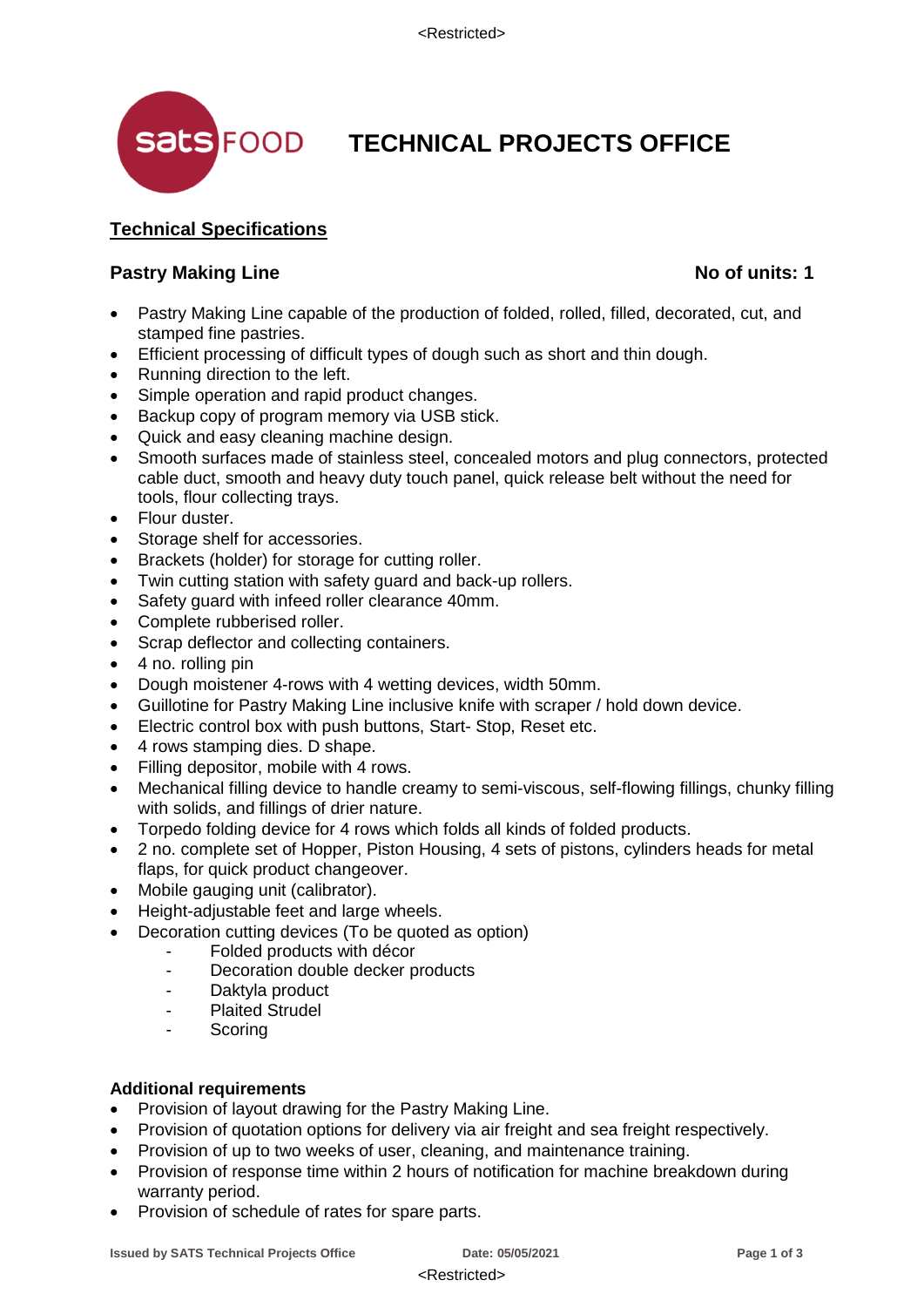

## **TECHNICAL PROJECTS OFFICE**

- Spare parts should be of reputable brands or locally available if possible.
- Local supplier should possess expertise in the machine; especially the software/PLC.
- Inclusive of monthly preventive maintenance for 12 months during warranty period.
- Provision of post warranty preventive maintenance contract option with schedule of rates.